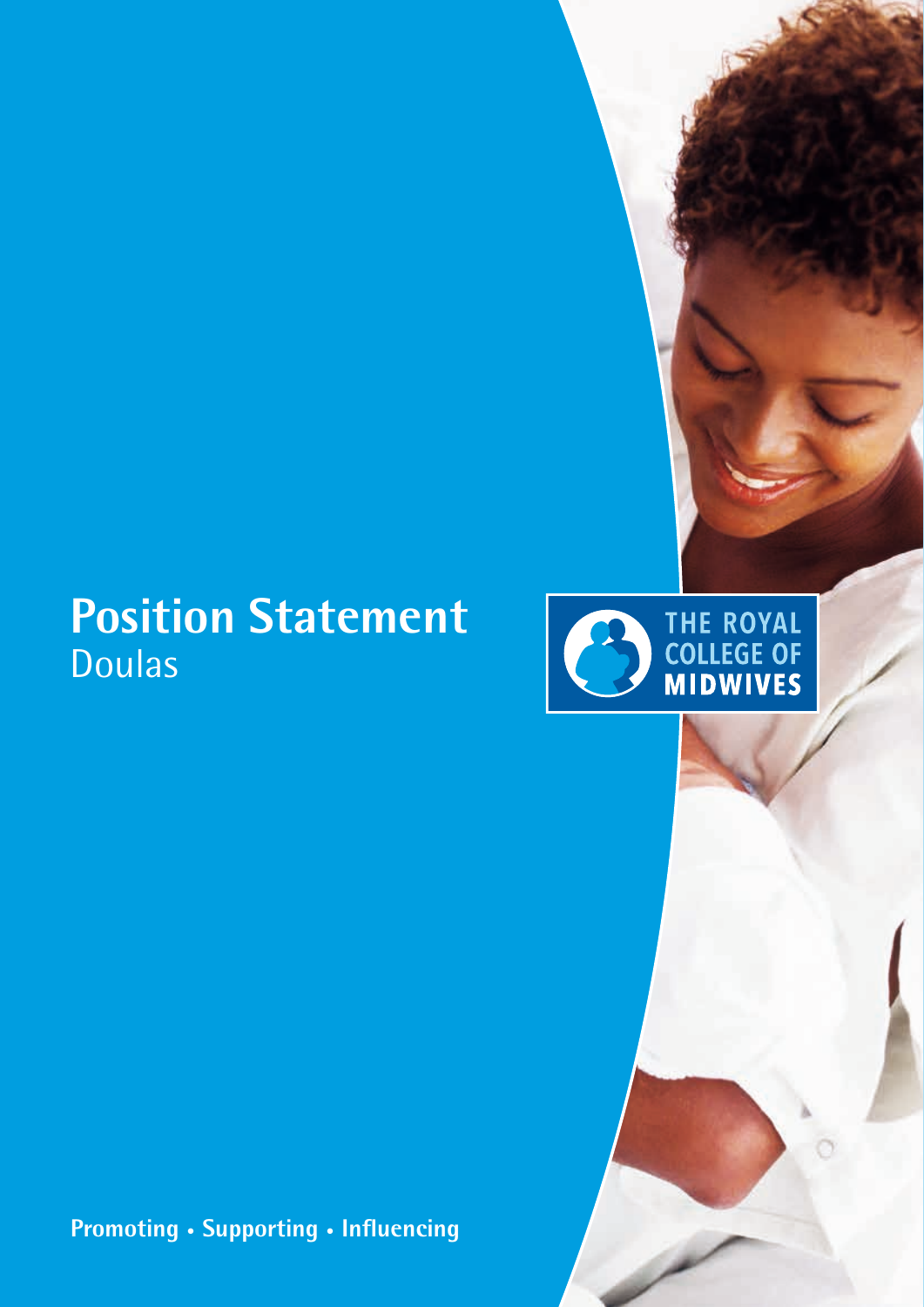#### **Position Statement**  Doulas

# **RCM position**

**The RCM supports a woman's choice to engage the services of a doula to provide emotional, physical, practical and social support.**

The RCM believes that doulas should be directly commissioned by women. There is a potential conflict of interest if they are employed by the NHS.

The RCM is clear that doulas must not provide clinical care at any time. They should never be used as substitutes for midwives or support workers or to compensate for staffing shortages.

The RCM advises against student midwives or midwives also working as doulas to avoid any conflict between the two distinctive roles.

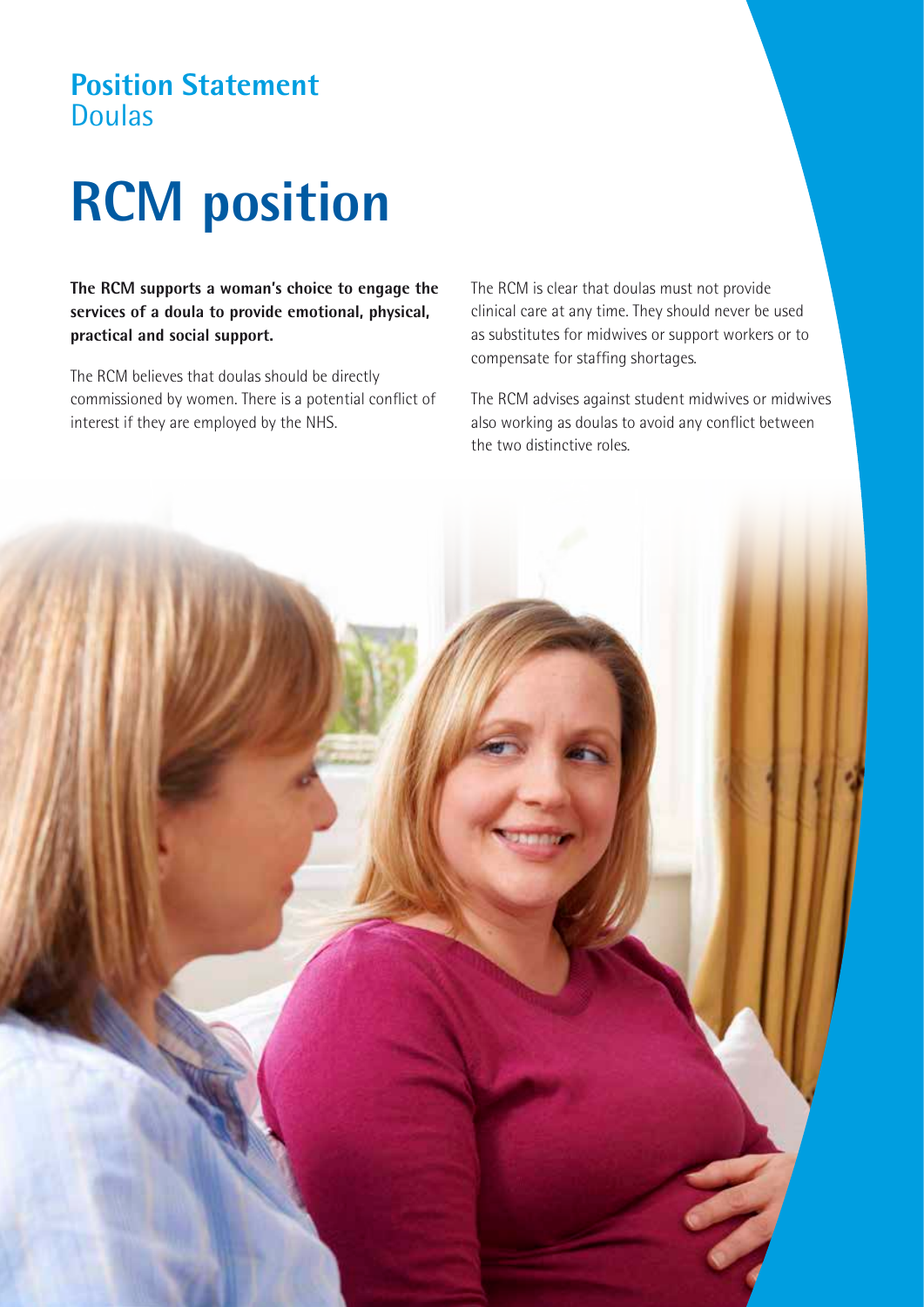#### **Position Statement**  Doulas

## **Background and Context**

**A doula supports a woman and her family in the antenatal period, during labour and in the postnatal period. The support is tailored to the woman and may be emotional, physical, practical or social. A doula should be empathetic, compassionate and calm.**

The role of the doula is not regulated though some doulas complete training programmes through accredited providers, such as Doula UK. The majority of doulas are employed directly by their clients, however there are some who are unpaid volunteers working in NHS organisations.

The number of women engaging doulas throughout their maternity pathway is increasing. On some occasions social services may provide a vulnerable woman with a doula for additional support. This may reflect some of the pressures faced by maternity services and the fact that a significant number of women meet multiple midwives during their pregnancy and have not met the midwife caring for them in labour.

Many midwives have a very positive collaborative relationship with doulas. However, the RCM is aware that on some occasions this is not the case. This may be because there is a lack of understanding about the different roles of midwife and doula, and how they work alongside each other. The RCM acknowledges the potential for conflict between the roles, as experienced by some of our members.